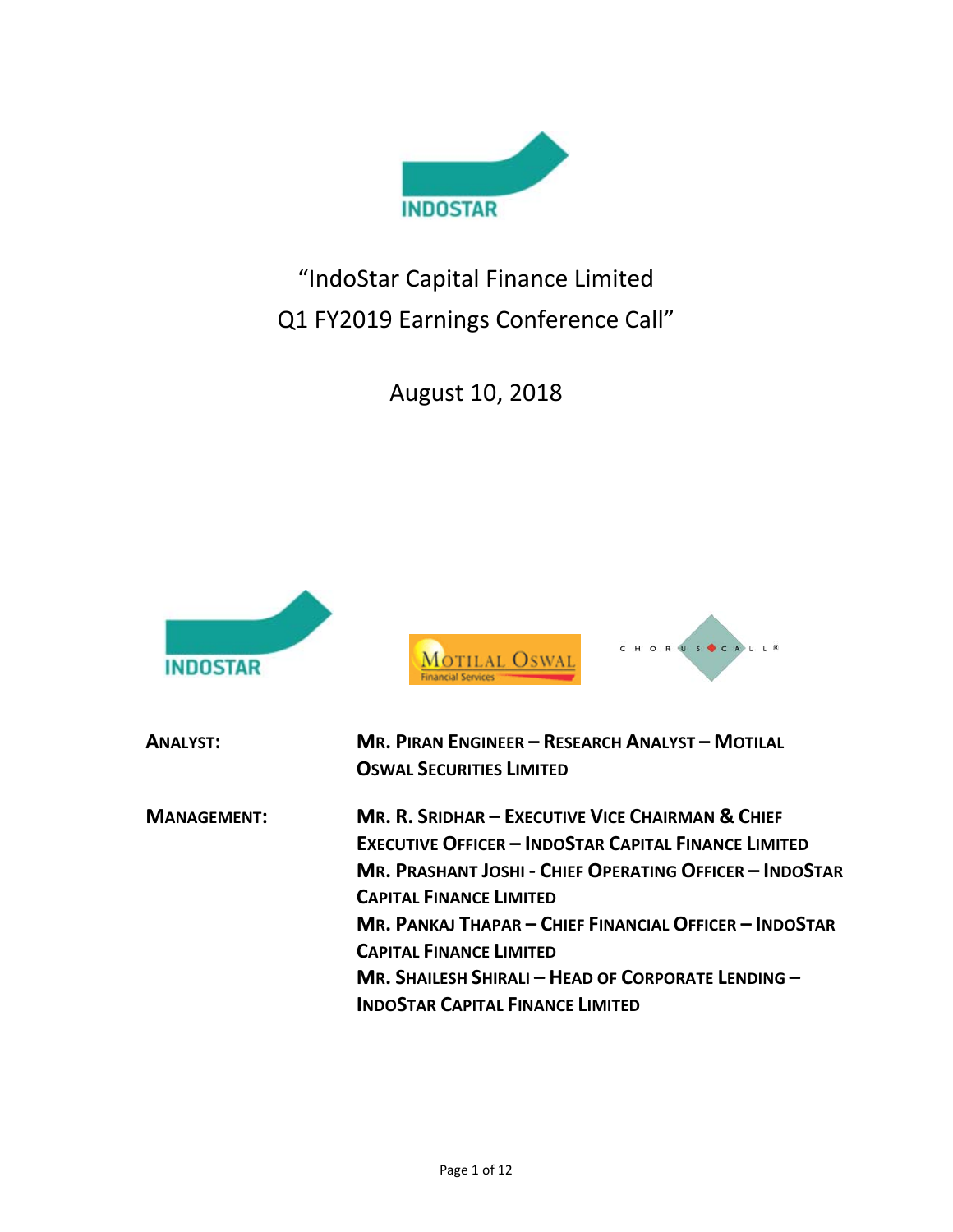

- **Moderator:** Good day, ladies and gentlemen and a very warm welcome to the IndoStar Capital Finance Results Conference Call, hosted by Motilal Oswal Securities. As a reminder, all participant lines will be in the listen-only mode. There will be an opportunity for you to ask questions after the presentation concludes. Should you need assistance during the conference call, please signal an operator by pressing "\*" then "0" on your touchtone phone. Please note that this conference is being recorded. I now hand the conference over to Mr. Piran Engineer from Motilal Oswal Securities Limited. Thank you and over to you Sir!
- Piran Engineer: Thanks Vivian. Hi everyone. Welcome to the IndoStar Capital Finance First Quarter Results concall. To discuss the results we have with us, we have the management Mr. R. Sridhar, Executive Vice Chairman and CEO, Mr. Pankaj Thapar, CFO and Mr. Shailesh Shirali, Head of Corporate Lending. I now hand over the call to the management to take us through the results after which we shall open the floor for Q&A. Over to you Sir!
- **R. Sridhar:** We also have Mr. Prashant Joshi, Chief Operating Officer of the Company. As you may be aware IndoStar, which went public and got listed in May, this Q1 happens to be the first full quarter after the listing. This quarter according to us was a very strong quarter. We have had strong disbursement growth and IndoStar, which used to be a corporate lending business, from last year has been building its retail businesses. From the corporate lending business, we have started SME loans, home loans and vehicle finance, three retail finance businesses and the disbursement during the Q1 FY19 was around INR 2261 Crores compared to INR 559 Crores in the corresponding period last year.

 Out of this, the corporate lending book had fantastic disbursement during this quarter at INR 1535 Crores, which is around 3.5 times year-on-year, and retail lending also had a very good growth. We have disbursed around INR 726 Crores in the three months in the retail business, which is more than double that of what we have been able to do last year.

 The vehicle financing which is the engine for the retail finance business has good traction and the current run rate is around INR 110 Crores per month. Because of this retail growth, the mix between corporate and retail has been undergoing a change and it used to be around 74:26 last year, now at the end of this quarter we have 71% corporate lending and 29% retail. So retail is now a significant portion of our assets.

 The branch rollout continued during the quarter and total branches increased from 91 in Mar‐18 to around 129 branches. We have about 1431 people as on Jun-18. In spite of this good growth, what is very gratifying is the asset quality. The asset quality continues to be very strong and we have a net NPA of 1%. Availability of funding and liquidity been quite good and the cost of funds has remained stable at around 9%.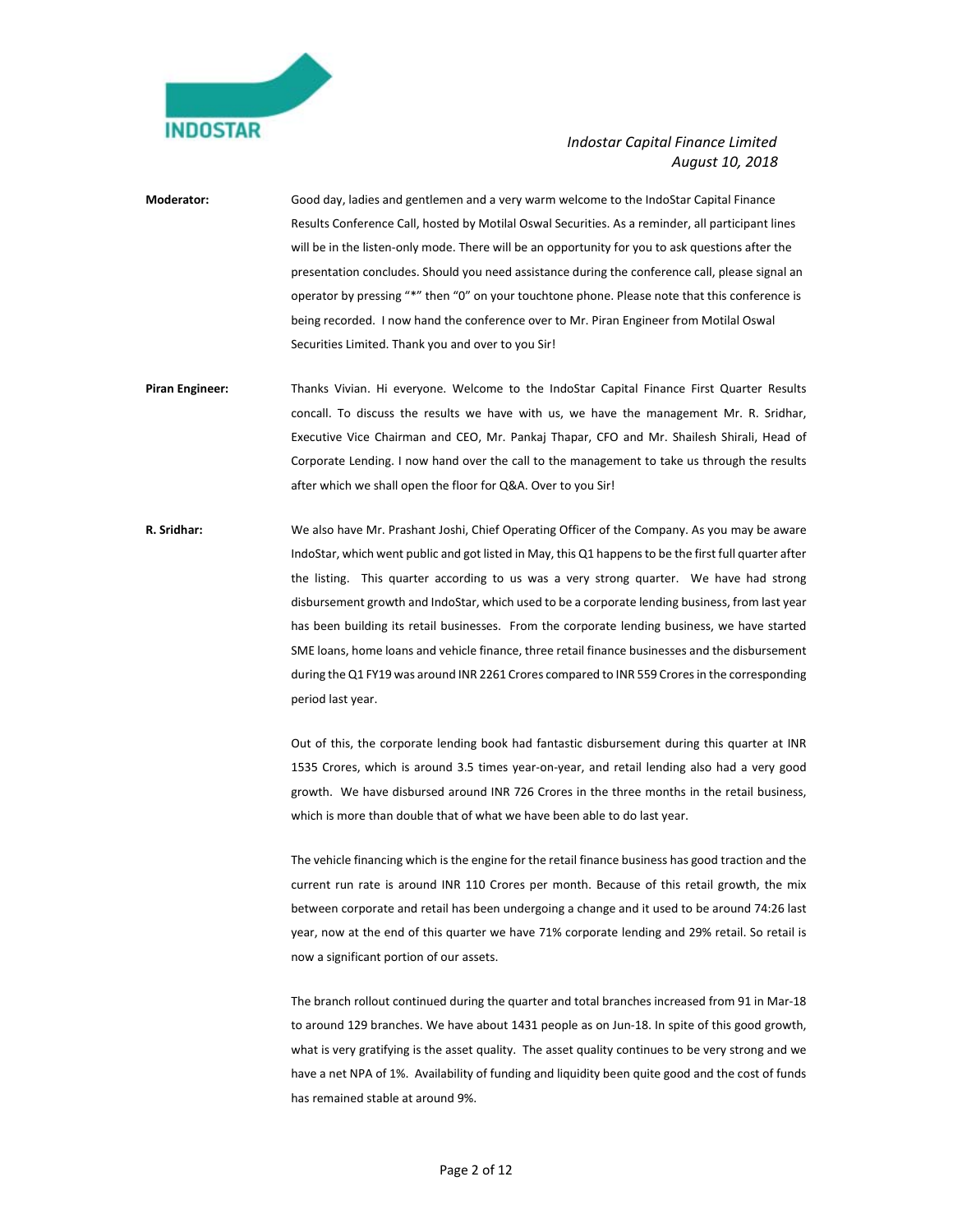

 The AUM stands at INR 7640 Crores, which is 54% up from the same corresponding period last year. The net interest margin is around 5.5% and according to I‐GAAP accounting our profit after tax is around INR 45 Crores for this quarte. The total customers have gone up substantially because of the retail business and as at the end of the quarter; we have had around 8752 customers. The company continued to see the growth in vehicle finance, SME and home loans. These are all fast sectors for growth and in vehicle finance, we have a niche presence in used vehicles. We are present in hundred plus branches we are doing around INR 110 Crores which is corresponding to around INR 80 lakhs to INR 1 Crore of average business per month in each branch. With that, we hope that these branches would break even as we anticipated in 12 to 15 months.

 The commercial vehicle cycle is quite good. It is in the upward curve and we are very hopeful that the demand will remain intact for the next two to three years and for IndoStar vehicle finance will remain the engine for the retail growth. With that initial remark, I would leave the forum for any specific questions, which we would be happy to reply.

**Moderator:**  Thank you Sir. Ladies and gentlemen, we will now begin the question and answer session. The first question is from the line of Subramaniam Iyer from Morgan Stanley. Please go ahead.

**Subramaniam Iyer:** Can you also explain basically the impact of Ind-AS on your P&L as well because some of the revenue lines do not seem to basically reflect the trends in your AUM growth? So it would be good if you could walk us through the impact of Ind‐AS?

**Pankaj Thapar:** I do not know if you got the presentation that we have uploaded. We have given a line-by-line reconciliation, but in terms of slide 25 of our presentation, for the current quarter the profit after tax as per I-GAAP is INR 45 Crores. In terms of an impact, the first item of impact is obviously the adoption of effective interest rates for loans that we had given. Simply stated this is the effect of fees that we have received on corporate lending of which as we mentioned previously a portion of it, we used to recognise as upfront and the balance was amortised into the future. Under Ind‐ AS rules, all fees received are to be amortised over the life of the loan. To that extent, this is effectively reflecting the net impact of this amount and at the end of the first quarter we have about INR 90 Crores that is sitting now the unamortised pool that will be accrued over the future years. With the reversal and then the credit coming back, this is the net INR 12 Crores impact for this quarter. The second line item is the reverse impact, which is with regards to our own borrowings where we used to account for the fees that we pay for loans that we avail and other financial costs we were taking upfront, those now need to get amortised so there is a small positive credit there. On the expected credit loss there is not much of a delta between what we had under I-GAAP versus what we have on Ind-AS so that is a very nominal negative impact here. Stock options as you know under Ind-AS we have to account for the fair value of option. The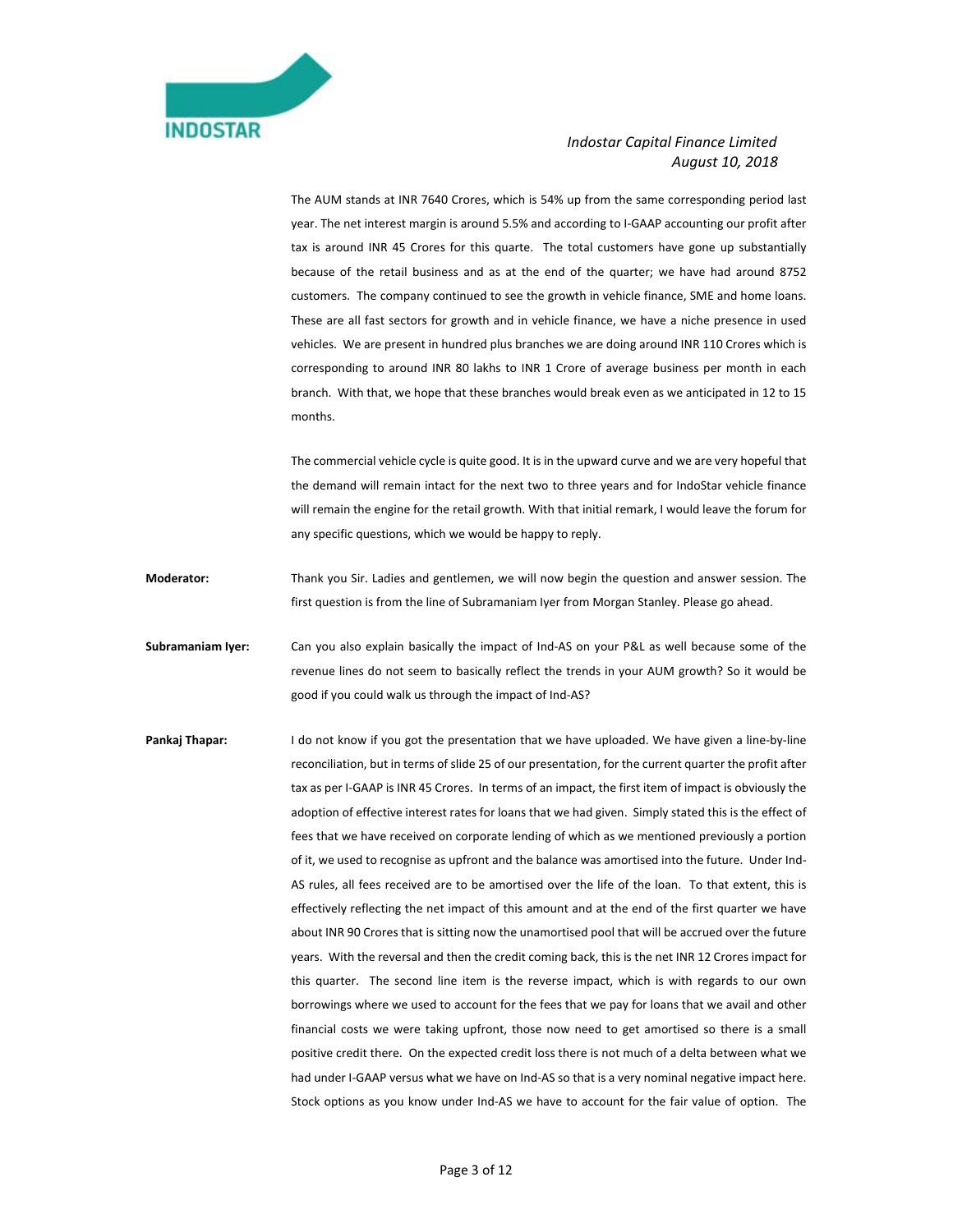

options that were unvested at the end of March 2017, we had estimated the cost for that. The cost for FY2017 and FY2018 is there in the opening balance sheet of FY2017 and FY2018. During this year we will have an impact of approximately INR 28 Crores on account of stock options based upon the vesting schedule across each quarter. There is a INR 6.6 Crores impact in the current quarter for the stock options. A portion of our treasury assets were held in the form of investment in bonds and there is INR 1.6 Crores delta on account of the fair valuation of these financial assets and then a deferred tax change that comes through as a result of all these changes which comes in at INR 6.4 Crores so net profit after PAT as per Ind-AS comes to INR 31.5. The big impact that I mentioned are effectively the fee reversal on account of our fees that we have earned over the previous period and this quarter on corporate lending and the value of stock options. Those two are the largest impacts.

**Subramaniam Iyer:** Got it. Sir, if I were to look at your P&L per I‐GAAP so the fee income as of the first quarter is relatively lower compared to the fourth quarter despite a strong disbursements on the wholesale side even to this quarter so any comments there? This basically is fee as per I-GAAP?

**Pankaj Thapar:** Yes. That is right.

Shailesh Shirali: **Actually one of the reasons for higher fee last year in the fourth quarter is that some of the deals** that we do on the real estate side also have an element of advisory there, so there was a larger advisory fee component there plus the fourth quarter is always a more busy quarter, if you check like-to-like Q1 of last year compared to that revenues and the fees would be better this year. So I think as a trend line, we are doing much better. The disbursements are stronger. There is not much impact on the spreads in spite of the rates, cost of the funds, the rates in the market moving up. The fees will catch up over a period of time like it was happening in the past years also.

**Subramaniam Iyer:** Thank you.

**Moderator**: Thank you. The next question is from the line of Amy Truesdale from Jupiter. Please go ahead.

**Amy Truesdale:** Thanks for taking my question. I just had two questions; the first thing, it looks like your PAT has been impacted by the rollout of retail branches required for building up of this business and I just wanted to get your view as to how you see that panning out? When will we start to see these branches contribute and you said that there was sort of 15 months breakeven but in terms of the branches that we have really set out, when do you expect this to start contributing? And also where the setup expenses set in the P&L. Are they under the other operating expenses or somewhere else? If you could please help me to understand that that would be great.

**Pankaj Thapar:** I will take you through where they sit and then I will hand over to Mr. Sridhar. The setup costs are sitting in two items; one is employee expenses, which is the cost of hiring the additional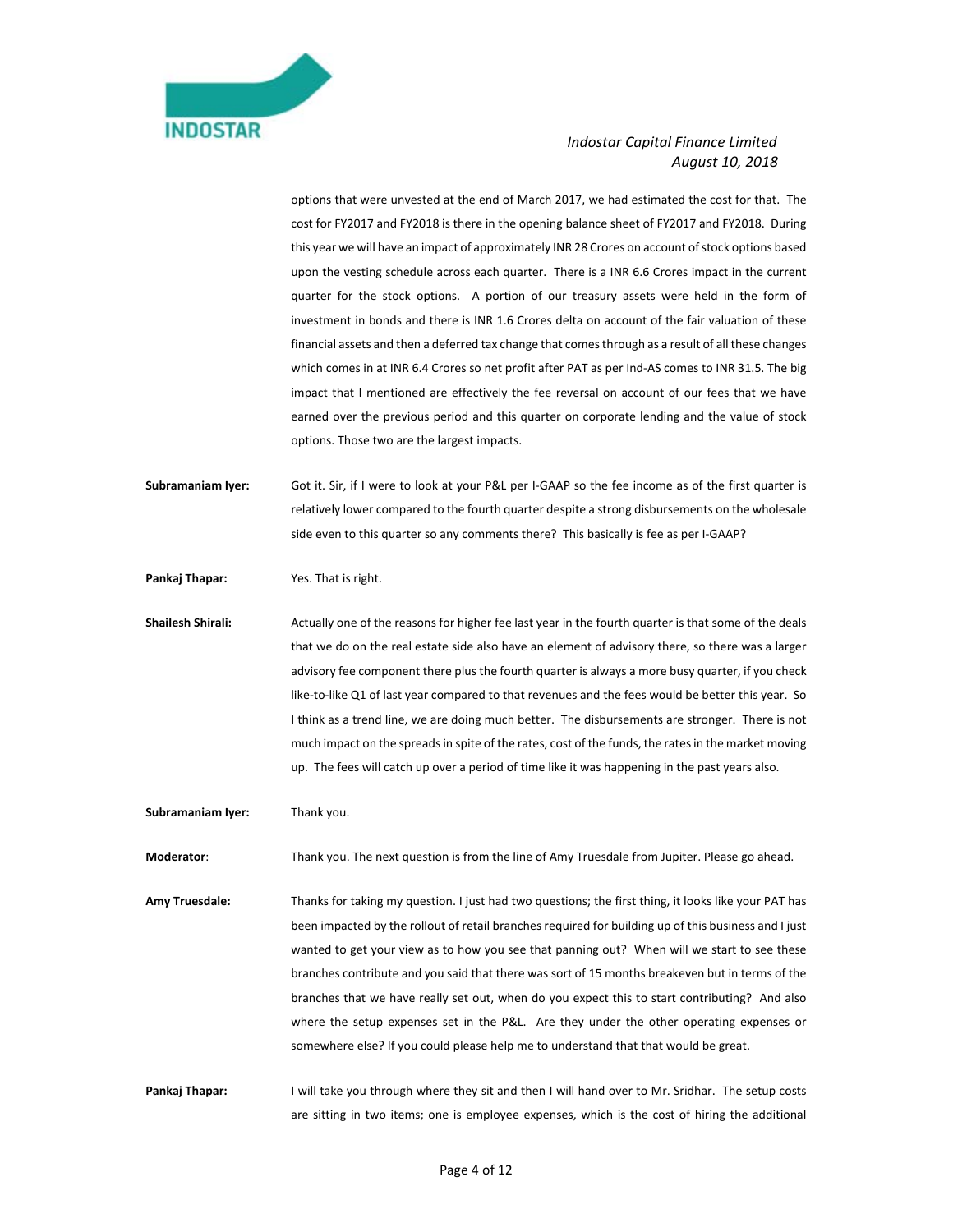

people that we need for the 129‐odd operational branches that we had at the end of June and as you may notice this has increased from INR 16.9 crores at the end of same period last year and a modest increase versus where we were at the end of March, so that is the people cost. The other operating expenses include the rental for all the new branches for which again as you will notice has increased. It is the rental for the new branches that we have established as well as the operation center that we have established in Chennai, and also includes the cost of additional IT spends that we have done in terms of taking on board a state of the art IT system for our vehicle finance business that we went live on April 1, but some of those costs are not there in the March quarter. They are there in the current quarter. There is a little bit of depreciation charge on the branches which also will come into the other operating expenses.

**R. Sridhar:** The business traction is quite good in retail business, as I had outlined in my initial remarks. Today we are doing around INR 300 Crores of disbursements in retail and INR 300 Crores roughly in corporate lending, so around INR 600 to 700 Crores is the runrate today and out of which the INR 300 Crores of retail is being done in the retail branches and the main engine for that is commercial vehicle finance and commercial vehicle finance run rate is around INR 110 Crores, and we are very confident with this runrate these branches should breakeven in 15 to 18 months. That is what we are hoping that it should happen earlier. But if you look at compared with the earlier quarter, the operational expenses have gone up to INR 55 Crores as against INR 26 Crores in the first quarter of previous year. This is, as Pankaj outlined, mainly branches, infrastructure, technology and people, which is definitely required for us to do the retail lending business. The second one is on the treasury loss, which is there. In spite of this, if you look at the pre-provision operating profit still there is a growth that clearly indicates the robust business growth, which we have had in the first quarter. So operational expenses would be there, which is required for us to build the infrastructure and people, which will be debit items, which will come immediately, but the income will trickle in. The kind of traction and growth we have in the retail business we are hopeful that the payback will start once these costs are absorbed.

Amy Truesdale: Great. Thanks. One follow-up question, the expenses that you listed on some of the other operating expenses for the ERP and the technology, those types of spends are one‐off spends or would you expect that to be recurring?

Pankaj Thapar: The bulk of those are recurring costs. The biggest elements in that are the rentals, communication and IT and other branch costs. So there would be very little one-off costs, such as , when you launch a branch, you spend a little bit in terms of publicizing it locally, which will be one‐off for that branch, but those are not big numbers in the overall scheme of things and once we are done with the first cohort of branches, those kinds of costs will not occur. We have not classified them as one-off because they are not big enough to merit being pulled out and explained separately.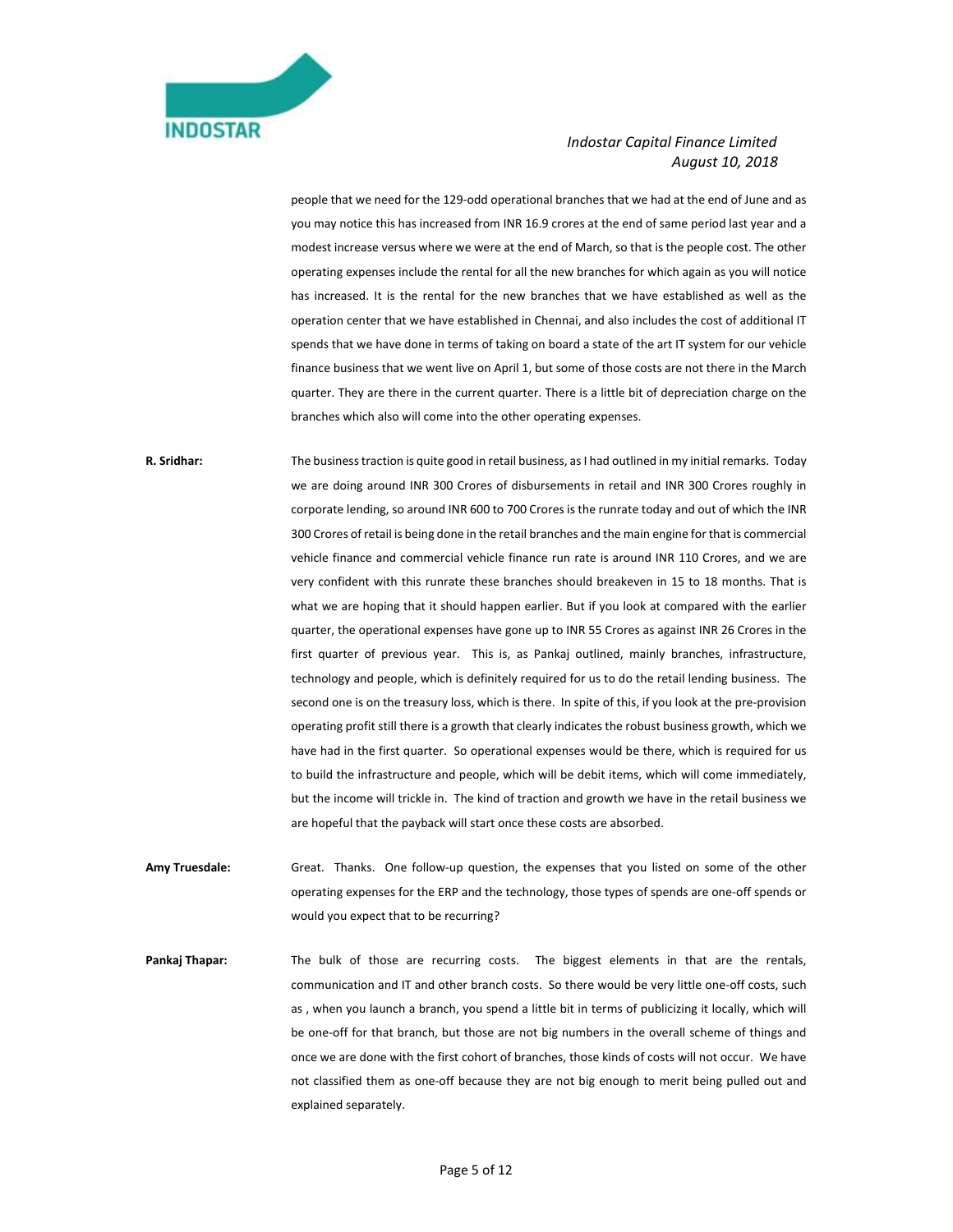

- Amy Truesdale: Fair enough. Great. Thanks very much.
- **Moderator:** Thank you. The next question is from the line of Anusha Raheja from LKP Securities. Please go ahead.
- **Anusha Raheja:** Sir, I just missed on your presentation, can you just tell me what is the ROE for the quarter?
- Pankaj Thapar: The return on average equity is 7.2%.
- **Anusha Raheja:** Despite you having sufficient capital, why is that the ROE on the lower end and why is the leverage for this?
- Pankaj Thapar: **Historically we have been in the corporate lending business, and right now, we just raised equity** capital during May that impact is there. However, as we build out our retail businesses, as Mr. Sridhar mentioned, the proportion of retail assets in our book will keep increasing. In the initial phases of our growth, we were more conservative around leveraging our business, but as the proportion of retail increases, the leverage will increase. We would expect from now on at least through till FY2020, to finance all of our growth from borrowings. The leveraging effect you will see coming through in the quarters ahead. In terms of the absolute numbers again, the branch investments have been made and the current traction has been very strong, so as the traction kicks in and the overall assets grow, we would expect to see aggregate profitability improving and therefore metrics on ROA will also increase.
- **Anusha Raheja:** Over the next two years, or we are expecting longer period of time, how do you expect ROE to shape up for any internal benchmarks there?
- **R. Sridhar:** ROE is a component of leverage, as is the ROA. Since we are planning for the next few years, we have raised the capital, so we have the capital and we have started the retail lines of business recently. Today the leverage is three times, so the leverage will keep increasing as and when we increase our assets, we are only INR 7640 Crores now and we have ambitious plans of growth in FY2019 and FY2020. When we do that it will move to the teens easily.
- **Anusha Raheja:** Even if I compare with your FY2018 numbers, I guess both are trending down, even the ROA and even the ROE.
- **R. Sridhar:** That is because we have started new lines of business. Each line of business has a different yield. If you take home loans and SME loans, they are lower yield businesses, but if you take vehicle finance, it is a higher yielding business. Earlier we used to be only in corporate lending business where the yields were higher. When you look at the blended yields that is why you have ROA looking less. That is the reason.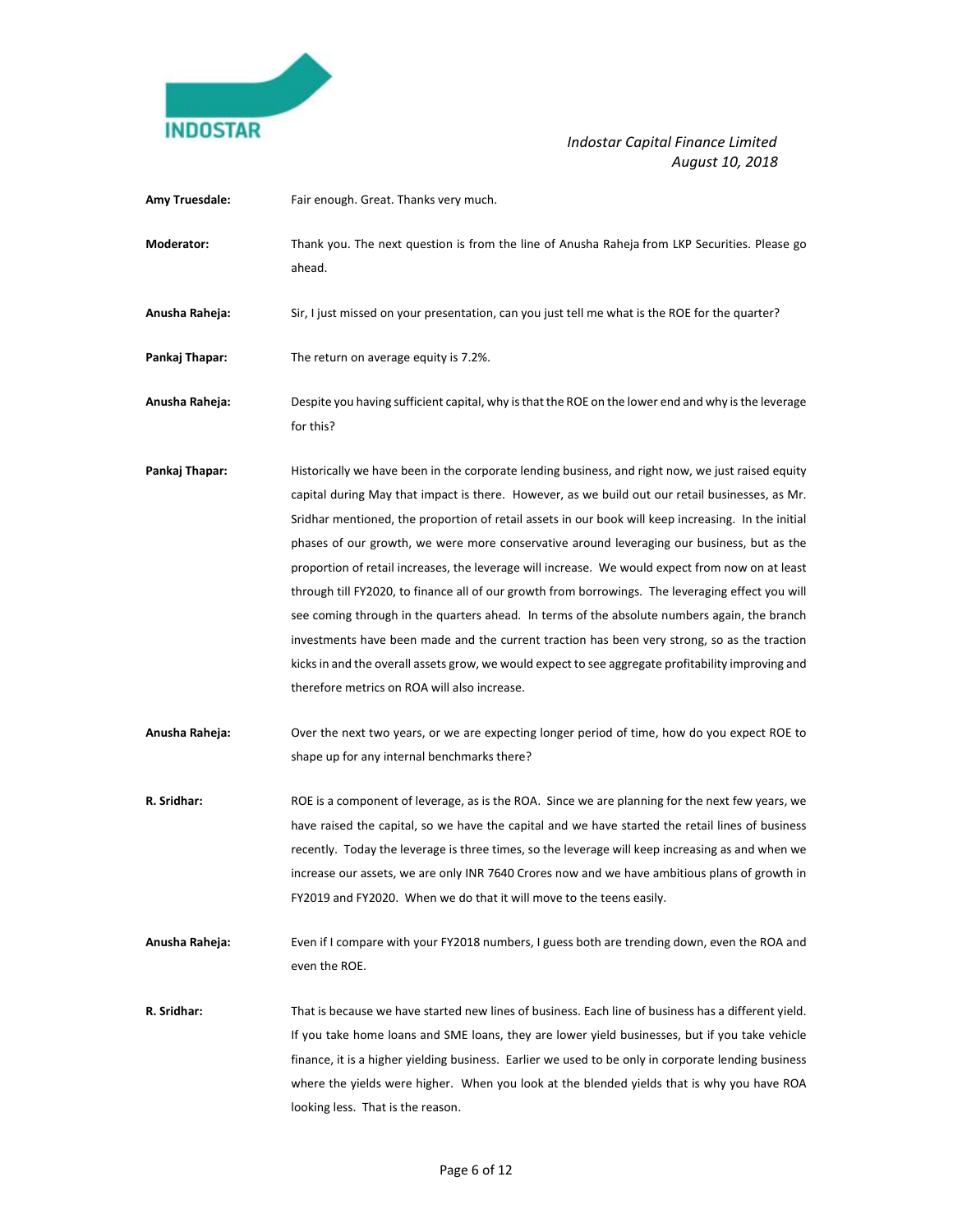

| Anusha Raheja:           | Thanks.                                                                                                                                                                                                                                                                                                                                                                                                                                                                                                                                                                                                                                                                                                                                                                                                                                                                                                                                                                                                                                                                                                                                                                                                                                                                                                                                                                                                                                                                                                                                                                                                                                                                               |
|--------------------------|---------------------------------------------------------------------------------------------------------------------------------------------------------------------------------------------------------------------------------------------------------------------------------------------------------------------------------------------------------------------------------------------------------------------------------------------------------------------------------------------------------------------------------------------------------------------------------------------------------------------------------------------------------------------------------------------------------------------------------------------------------------------------------------------------------------------------------------------------------------------------------------------------------------------------------------------------------------------------------------------------------------------------------------------------------------------------------------------------------------------------------------------------------------------------------------------------------------------------------------------------------------------------------------------------------------------------------------------------------------------------------------------------------------------------------------------------------------------------------------------------------------------------------------------------------------------------------------------------------------------------------------------------------------------------------------|
| Moderator:               | Thank you. The next question is from the line of Rahul Gupta from Alpha Advisors. Please go<br>ahead.                                                                                                                                                                                                                                                                                                                                                                                                                                                                                                                                                                                                                                                                                                                                                                                                                                                                                                                                                                                                                                                                                                                                                                                                                                                                                                                                                                                                                                                                                                                                                                                 |
| <b>Rahul Gupta:</b>      | Good evening everyone. Thanks a lot for great colour on opex, which you gave in the question<br>before. I joined in late I am sure whether you covered the details of your incremental borrowing<br>cost because we saw 50% AUM growth and the NII and you only increased 17% so, how can we<br>expect the margins to move further like going ahead in the coming quarters?                                                                                                                                                                                                                                                                                                                                                                                                                                                                                                                                                                                                                                                                                                                                                                                                                                                                                                                                                                                                                                                                                                                                                                                                                                                                                                           |
| R. Sridhar:              | Let me address this in a slightly different way. The first is in terms of cost of borrowing, yes, we<br>have seen a slight increase in our cost of borrowings in this quarter versus the last. We would<br>continue to see some modest increase through the remainder of the year as well given our<br>expectation of where we see interest rates heading in the borrowing side, but we would expect<br>that for the year we would be able to pass on. For instance in the SME side, we have already<br>increased our lending rate by 25 basis points early in this quarter to pass through those costs. On<br>the corporate lending side, as well, over the last couple of years we have transitioned a lot of our<br>lending to be on the floating rate basis so cost of money passes through. SME and housing loans<br>are all on floating rate basis, so there is a very quick pass through, if there is any significant change<br>in our cost of money. Vehicle finance is the only asset, which is fixed rate but those are relatively<br>short duration loans and if cost of money for us were to increase, we will start fresh loans from<br>immediately thereafter, but typically time for a month start, to reflect the newer cost of money.<br>At this point in time, vehicle loans are not a material component of our overall portfolio although<br>we expect them to be larger and larger contributor every month so bottom line. When I add all<br>of that up, it means that I would expect to pretty much see a pass through of all of my cost of<br>borrowing on to our lending rates and therefore we would see margins staying stable around the<br>current level. |
| <b>Rahul Gupta:</b>      | You mentioned about your real estate lending. Would the corporate loan book part of it be on<br>fixed rates? Will you be able to tell us as to what percentage of your loan book would be fixed as<br>of now?                                                                                                                                                                                                                                                                                                                                                                                                                                                                                                                                                                                                                                                                                                                                                                                                                                                                                                                                                                                                                                                                                                                                                                                                                                                                                                                                                                                                                                                                         |
| R. Sridhar:              | Except CV all others are floating. Only CV is fixed. Very small proportion of corporate lending<br>which is still fixed.                                                                                                                                                                                                                                                                                                                                                                                                                                                                                                                                                                                                                                                                                                                                                                                                                                                                                                                                                                                                                                                                                                                                                                                                                                                                                                                                                                                                                                                                                                                                                              |
| <b>Shailesh Shirali:</b> | All the incremental corporate lending including real estate are all floating rate loans.                                                                                                                                                                                                                                                                                                                                                                                                                                                                                                                                                                                                                                                                                                                                                                                                                                                                                                                                                                                                                                                                                                                                                                                                                                                                                                                                                                                                                                                                                                                                                                                              |
| <b>Rahul Gupta:</b>      | Thanks a lot for that.                                                                                                                                                                                                                                                                                                                                                                                                                                                                                                                                                                                                                                                                                                                                                                                                                                                                                                                                                                                                                                                                                                                                                                                                                                                                                                                                                                                                                                                                                                                                                                                                                                                                |
| Moderator:               | Thank you. The next question is from the line of Ritika Dua from Elara Capital. Please go ahead.                                                                                                                                                                                                                                                                                                                                                                                                                                                                                                                                                                                                                                                                                                                                                                                                                                                                                                                                                                                                                                                                                                                                                                                                                                                                                                                                                                                                                                                                                                                                                                                      |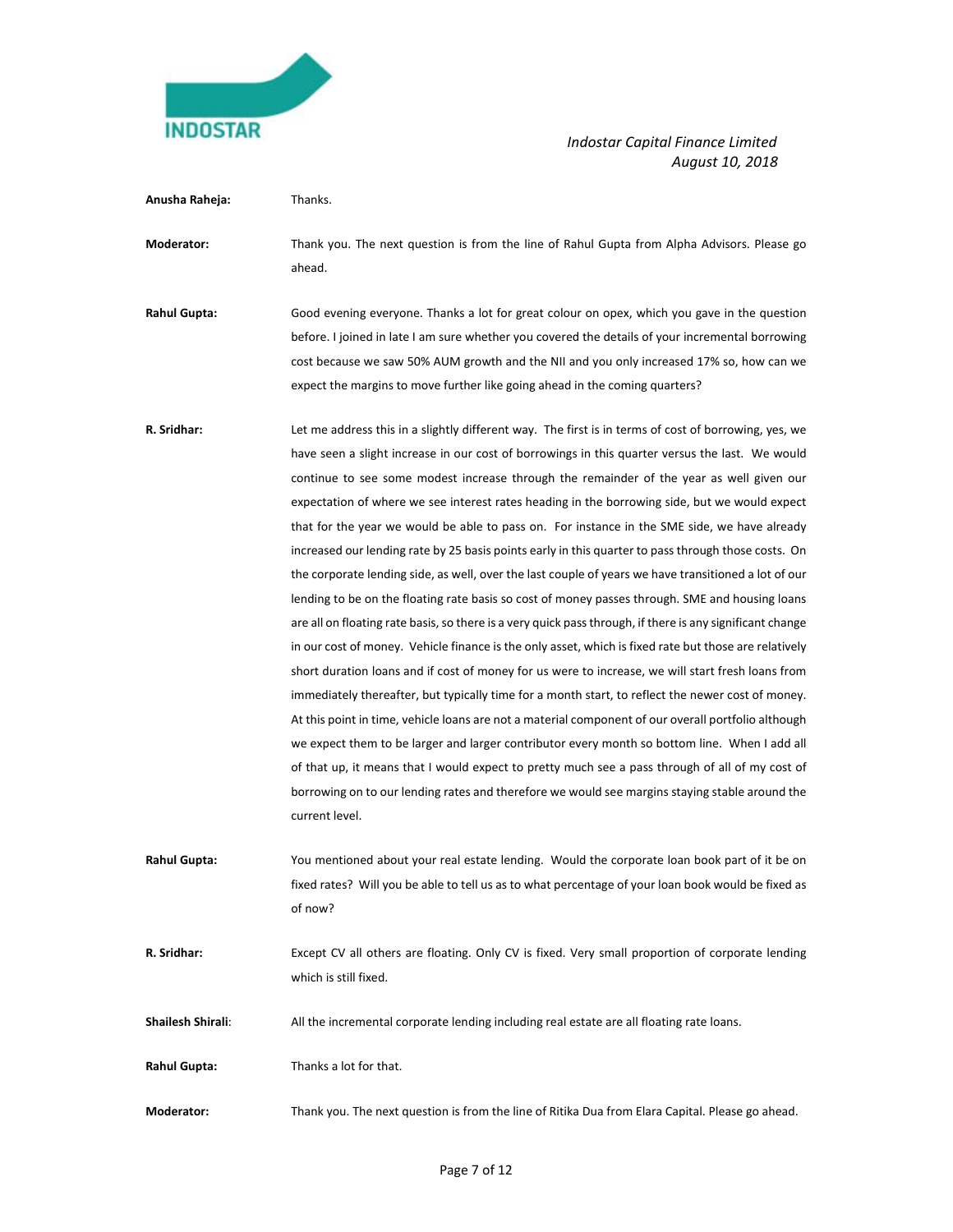

**Ritika Dua:** Thanks for the opportunity. Firstly, on the CV side, could we just understand what are the incremental yields for us?

**R. Sridhar:** You want yield?

**Ritika Dua:** Yes Sir.

- **R. Sridhar:** The yield is around 15.5% to 16%. That is the average yield we are getting. So we are doing two kinds of vehicles, one is used and another one is new. So the weighted average yield is between 15.5% to 16% is what we are getting today. Predominantly we are doing used vehicles more, around 70% will be used and 30% will be new. These two are coming at different interest rates, used vehicles would be around 17% to 18% and new vehicles should be around 11% to 12%. So the weighted average comes to around 15.5% and 16%.
- **Ritika Dua:** Just for understanding on the vehicles on the used side, while I know you have just started to grow but is there any colour as to is it like are we concentrated from there or any colour about the growth on the used side will be helpful?
- **R. Sridhar:** Yes, we have built branch infrastructure starting from Tamil Nadu, Andhra and Telangana, Kerala, Karnataka in south, all states we are there. In west we are in Maharasthra and Gujarat but we are also moving to other and north we are there in a few states. So we are now pan India, operating in 15 states, 129 branches are there. It is not concentrated in any place, but having said that we have got more branches in Tamil Nadu, so Tamil Nadu happens to be our big state for IndoStar in retail. Both, for home loans as well as vehicle finance, we have 35% to 40% coming from Tamil Nadu, but as and when we start going to other branches, all of them will start contributing. Today monthly disbursement of INR 110 Crores of the vehicle finance and INR 40 Crores of affordable home, total of INR 150 Crores is coming from these branches which is on an average more than INR 1 Crore per branch. That is how it is panning out. We are catering to the mid customer segment, customers who have got two or three vehicles that is the segment in which we are operating.
- **Ritika Dua:** Similar colour if I could request on housing finance as well? So what is the kind of ticket sizes that we are doing and is it largely self‐construction or it is outright purchase or any other comments you can share?
- **R. Sridhar:** In terms of customers it is self employed category customers. We are not present in the salaried segment where the interest rates are very low and banks are concentrating in that space. We are there in affordable home finance segment predominantly. Our ticket size is around INR 10 lakh. That is the average size and the yield is around 12% to 13%.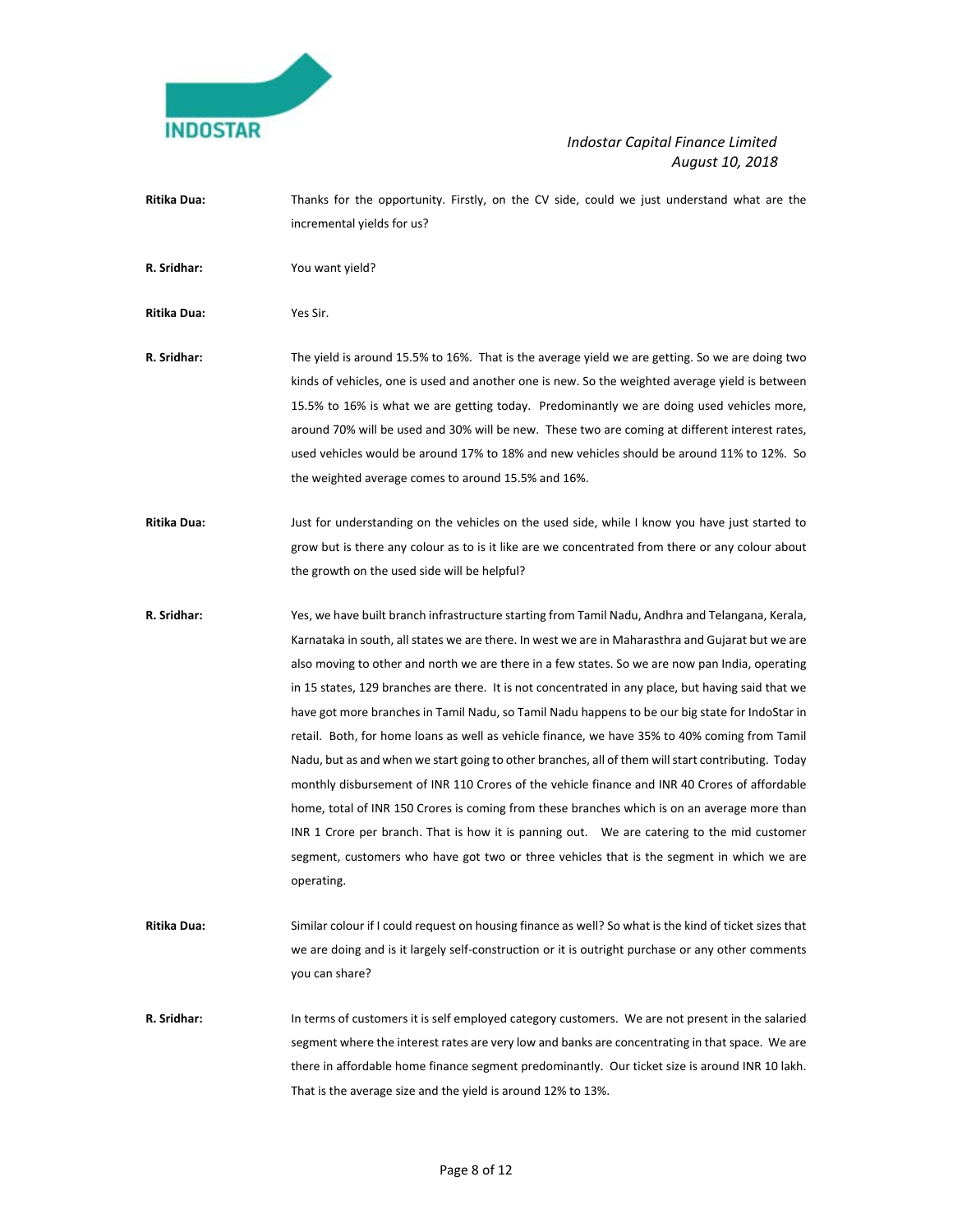

- **Ritika Dua:** One more question on your disbursements, can we get some colour as to the disbursements which have happened in this quarter for the corporate book. What are the general ticket sizes and what is the nature of lending particularly for this quarter? What are we seeing on the ground in terms of specifically the corporate part?
- Shailesh Shirali: The book is equally divided between real estate and non-real estate now. It is about INR 5406 Crores book, 50% real estate and 50% non‐real estate. Incremental disbursements also are in more or less the same proportions. In real estate we are focusing more on major metros and residential projects and larger developers so ticket sizes are above INR 150 to 200 Crores and non‐real estate side it is midcap, and small cap companies mainly manufacturing companies, we do not do any project finance or greenfield or infrastructure so it is mainly manufacturing companies. The kind of deals that we are seeing on the ground on the non-real estate side more of refinancing and reprofiling the balance sheet of the company, the liability profiles of the companies so those are the kinds of deals. These are between two and five year door‐to‐door tenure, two to three year average maturity kind of loans, all are amortizing loans, we do not do bullet loans. The yields are around 13% blended, real estate will be a little higher and normally non-real estate will be slightly lower, but the blended yields are around 13%. In addition there are fees, so overall we will be getting a yield of about 14.5% to 15% on the corporate lending book.
- **Ritika Dua:** Thank you. That is from my side.

**Pankaj Thapar:** Numeric details on the disbursements are there in the presentation, so you can pickup the details.

**Ritika Dua:** Thank you.

**Moderator:** Thank you. The next question is from the line of Nikhil Valecha from JM Financial. Please go ahead.

**Nikhil Valecha:** Sir, there is a sharp decline in the yield from 13.6% to 12.8%, you just mentioned that the yields in the corporate book are closer to 13% and in the vehicle also it is closer to 15.5% to 16%. So what is the reason for such a sharp decline?

**R. Sridhar:** SME finance is also a sizable portion. So that is 11.5% and our home loans which are there at around 12%, so that is why weighted if you see it will be, but actually every business is doing well. All are coming at different interest rates, different yields, but what we are doing is we are comparing a previous period where some of these businesses, which are lower yield were not there. That is why it is looking like that, but when you compare next year with the current year this difference will not be there.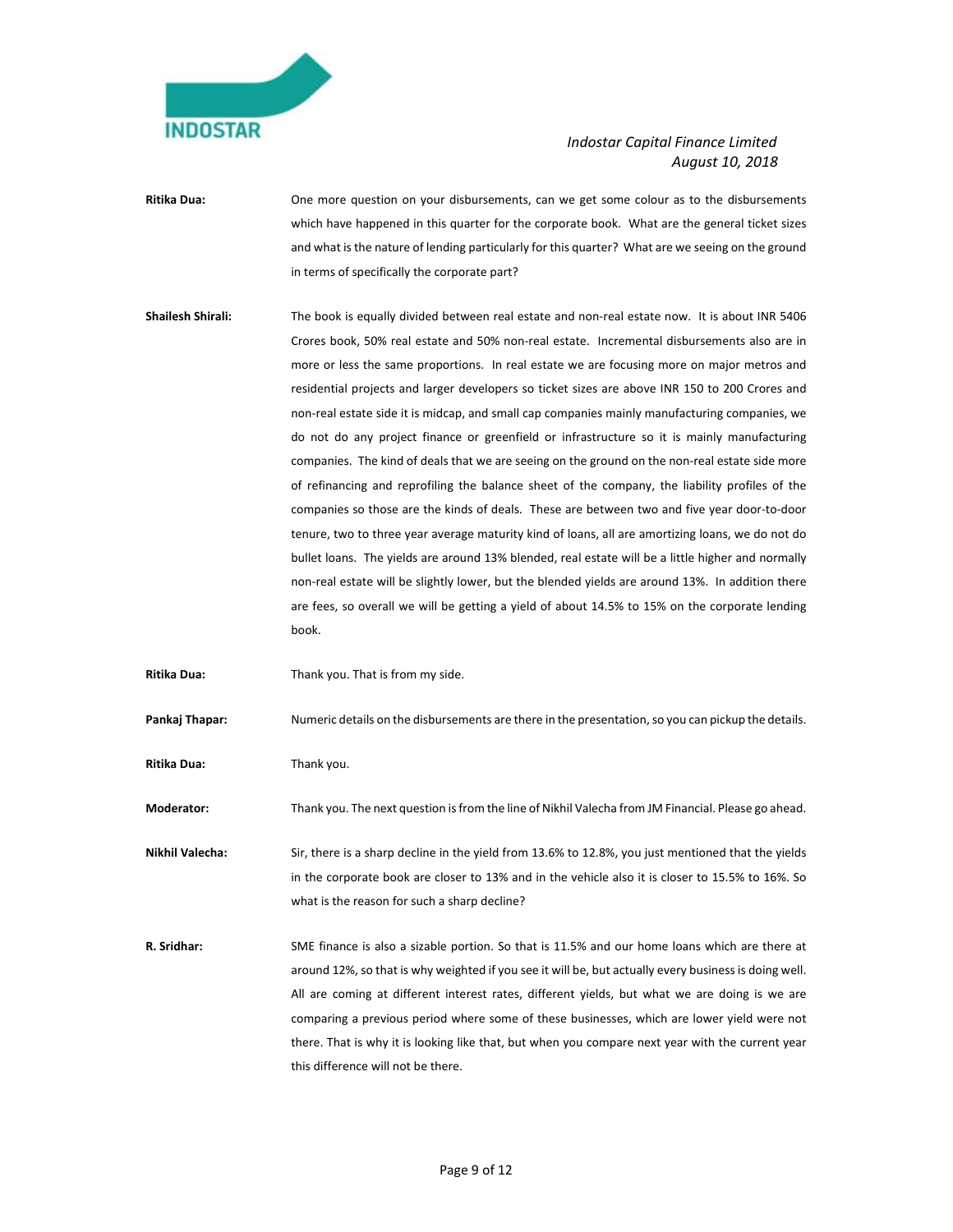

- **Nikhil Valecha:** But Sir, SME loans are broadly stable. I mean the SME has not changed much, so 80‐BPS decline, how much is due to loan mix and what are the other factors that has led to this decline. Is there any re-rating of the corporate loans?
- Pankaj Thapar: **Where did you pickup the 80 BPS decline?**
- **Nikhil Valecha:** In the presentation slide #16, YOY.
- Pankaj Thapar: **You are talking about year-on-year**?
- **Nikhil Valecha:** Yes.
- Pankaj Thapar: **Banka and Thand Thand I and Thand I and S** a very small proportion of our total book. Today, as we just mentioned a little while ago, about 29% of our book is retail assets versus only about 12% a year ago. That essentially is the biggest impact.
- **Nikhil Valecha:** Second question is there is some one-off charge of INR 9 Crores on slide #22, what is that Sir?
- **Pankaj Thapar:**  This is treasury loss. As I mentioned, we sold some bonds that we were holding as part of our treasury strategy. We held about INR 460 Crores of treasury holding in the form of bonds. When interest rates have moved up, we suffered capital loss on those bonds with a small component of mark‐to‐market. However, on an overall basis, that strategy was better than holding that money in liquid mutual funds, which is where we held other treasury assets because my average borrowing cost of 9% and a treasury yield of 7% we would have been negative 2% carry on treasury surpluses. On this basis we were actually a little better off having followed this strategy than if we had deployed the money entirely in liquid mutual funds. In any case, we have liquidated a bulk of that and only about INR 140 Crores remain now which also we are looking to liquidate so that there is no recurrence of this. We plan to move and stay in liquid funds or cash, so that there is no recurrence of this, which is why we state it as a one‐off charge.
- **Nikhil Valecha:** What is the ROA guidance for this year? Would it remain at 2.2%?
- Pankaj Thapar: We definitely see it improving from there.
- **R. Sridhar:** Because the vehicle finance business will be growing so from 2.2% definitely we will be moving up though we will not be able to put a number to it now, definitely it will expand.
- Pankaj Thapar: **Quarter-on-quarter profitability will increase** as the extra overhead is absorbed and the contribution from cumulatively higher volumes that we see coming through each quarter kicks in. Rather than put a number for this year, as we have shared previously, our long-term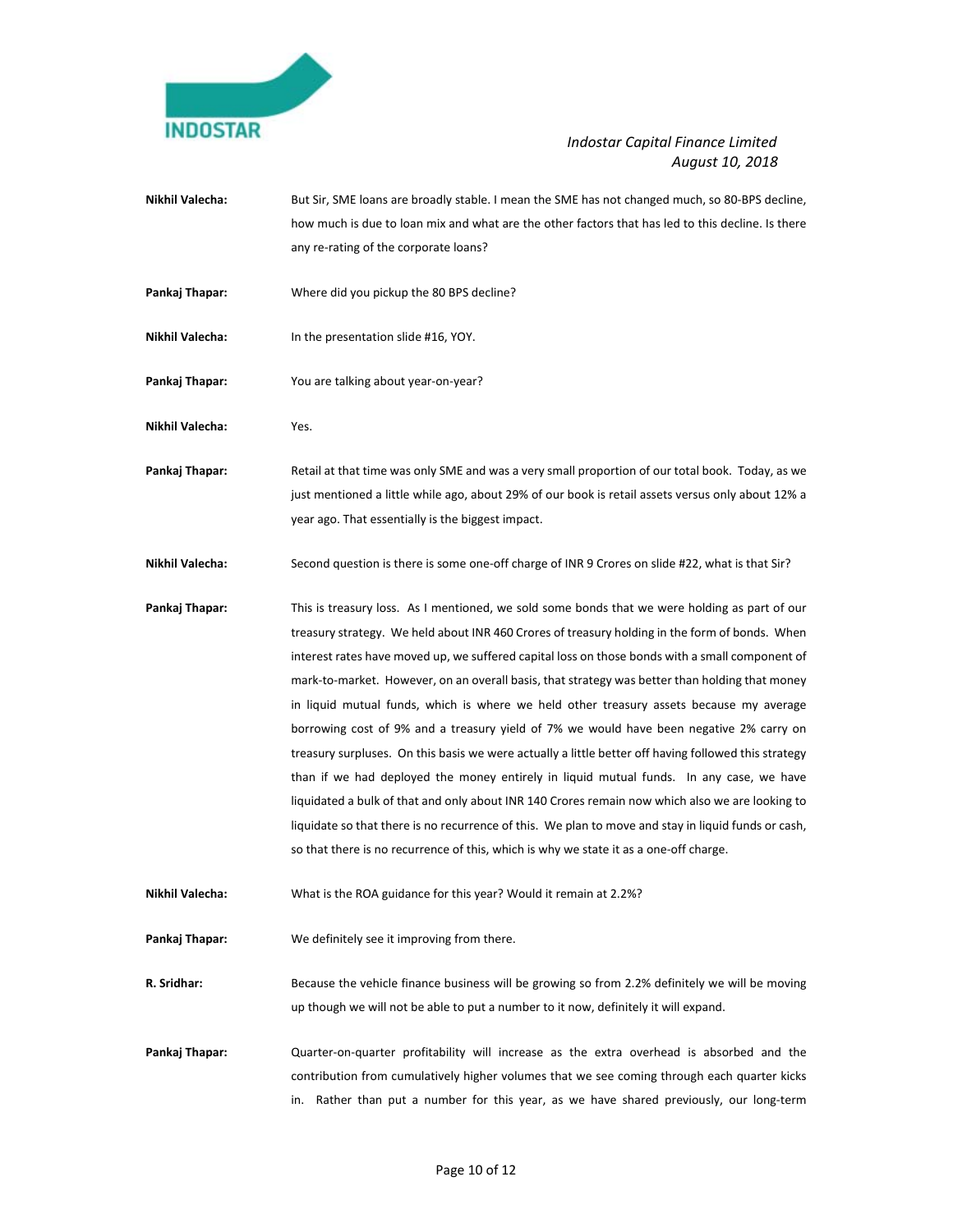

expectation is 3% plus ROA, which is what we are working to. This is a function of the composition of the book and the yields that we are earning on the various assets, which comprise our book. The composition as we mentioned will see a change. We are reasonably on track in terms of any of those metrics.

- **Nikhil Valecha:** This ESOP impact that has been there in this quarter so, can we assume the similar impact for the remaining quarters as well, or will there be a difference in that?
- Pankaj Thapar: There will be a marginal increase. We would expect to see under Ind-AS accounting an impact of approximately INR 28 Crores will come through for this year of which INR 6.6 Crores have been taken in this quarter and the balance will come through in the remaining three quarters.
- **Nikhil Valecha:** Sir, I guess you have not disclosed gross stage I, II, III assets, if they are materially different, can you please disclose that number as well.
- **Pankaj Thapar:**  I do not have immediately have that at hand, but as I have said, our ECL under if the I‐GAAP or the old RBI rules and the new ECL model for this quarter the difference is modest. I will just give you the number. Under I‐GAAP the credit loss provision for the quarter would be INR 7.5 Crores and under Ind‐AS this comes to about INR 7.7 Crores.

**Nikhil Valecha:** The proportion in stage I, II, and III in terms of absolute numbers?

- Pankaj Thapar: Like I said, I do not have those numbers handy. We can cover that offline.
- **Nikhil Valecha:** Thanks Sir. That is all from my side.
- **Moderator:**  Thank you. The next question is from the line of Sachit Motwani from Param Capital. Please go ahead.

Sachit Motwani: Sir, one question, pertaining to net interest margins, Sir, net interest margin has declined from 7.2% to Q1 of this year compared to last year, are you calculating the fee income while calculating the net interest margin?

**R. Sridhar:** That is only interest income minus interest expense.

**Sachit Motwani:** Okay. I was wondering that you had a capital infusion and still it is not reflecting, so in terms of margin improvement, like when your yields have declined by 80‐basis points, you have some cost of fund benefit but margin has seen a sharp 170‐basis point dip so that was the first question that I had?